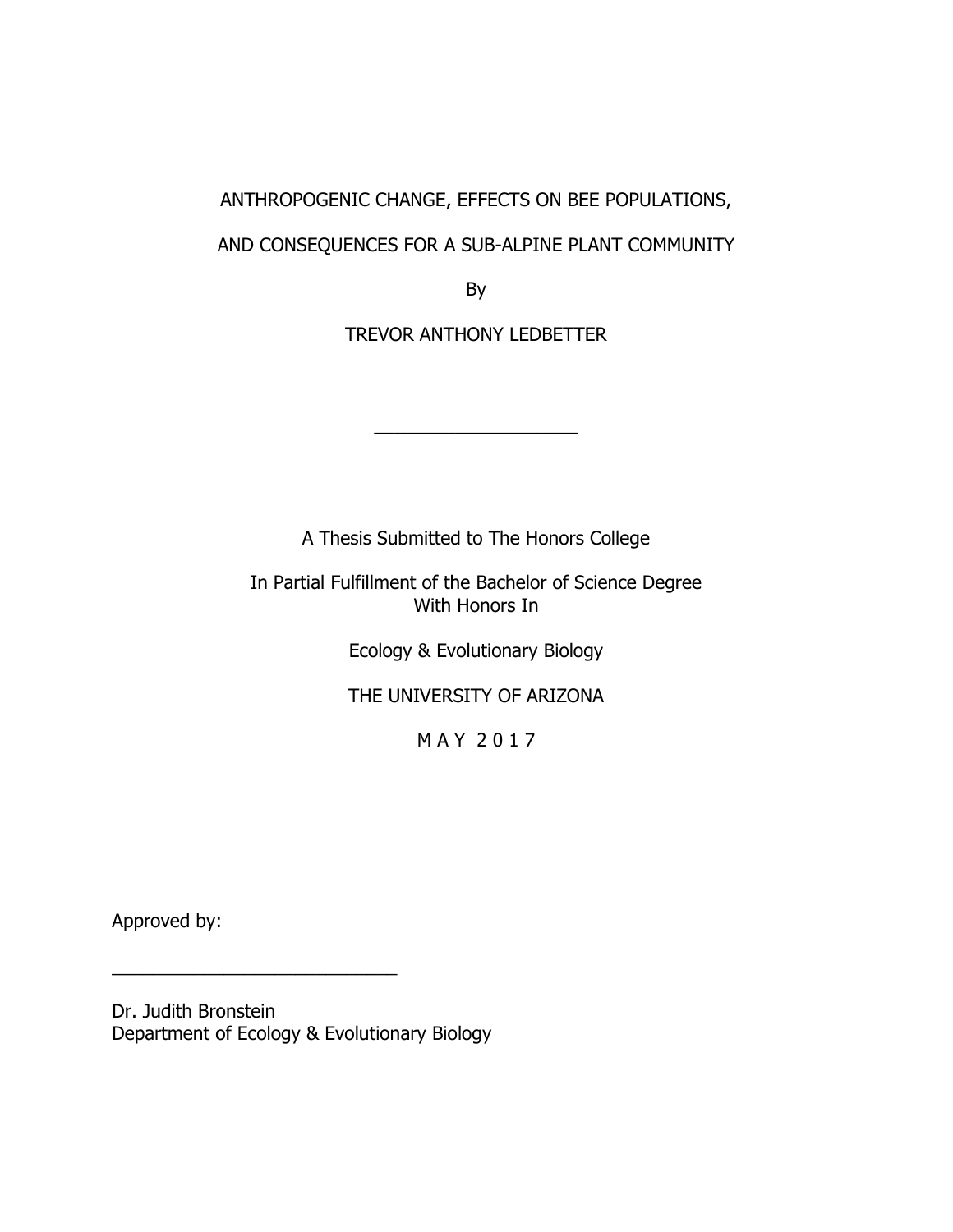## **Abstract**

Declines in pollinator populations due to anthropogenic influences have been well documented in recent years. However, the effects that these declines have had on floral visitors that utilize floral resources in exploitative manners have received little to no attention. Not all floral visitors are pollinators. Some rob nectar, which may impose fitness effects that range from negative to positive. Some plant-pollinator systems have seen dramatic declines not only in pollinators, but in nectar robbers, in recent years. What are the consequences to plants of these declines? I studied consequences of such a decline in *Aquilegia caerulea*, the Colorado Columbine.

During the 1970s, the floral visitor community and nectar robbing rate of A. caerulea were documented by Miller (1978). *Bombus occidentalis*, the Western Bumblebee, acted at that time as both the major floral visitor and an active nectar robber. In the subsequent 45 years, many studies have reported declines in B. occidentalis, earning it an IUCN Vulnerable Red List classification. Building from this information, I quantified fitness effects of nectar robbing as well as differences in the floral visitor community to A. caerulea compared to past studies. I determined the effects and consequences of these changes, particularly in relation to nectar robbing, on the floral community. I also quantified the presence and ability of flies (Diptera), whose abundance has recently been exceptionally high, to act as pollinators in the absence of effective pollinators (bumble bees).

I found that the floral visitor community has changed drastically since the studies of Miller (1978). Bombus occidentalis was nearly absent from the system in 2016, resulting in severely reduced nectar robbing rates. Nectar robbing was found to have no significant effect on fruit set, while Diptera floral visitors, which dominated the system in 2016, significantly reduced fruit set below the self-pollination rate for the flower in the absence of bumble bees. As a whole, the absence of a nectar robber for this system is insignificant as nectar robbing has no influence on the reproductive success of the plant, however, in the absence of all bumble bees, Diptera, now a primary floral visitor, does have a significant, negative influence on reproductive success.

## **Introduction**

Pollination is the process by which pollen from a flower's anthers is transferred to the stigma(s) of the same or a different flower, resulting in fertilization of one or more ovules, giving rise to one or more seeds. In most systems, pollination is mediated by an animal vector, where an individual visits a floral opening, coming into contact with floral reproductive structures, in search of floral resources. This visitation results in the transfer of pollen to the individual in exchange for a nectar or pollen reward, an interaction that is widely defined as a mutualism, in which both partners mutually benefit from the interaction (Bronstein 2001, 2006).

The availability of these rewards, however, creates a system in which exploitation can readily occur on both sides of the interaction. Exploiters obtain a benefit without a reciprocal benefit offered in return (Bronstein 2001). Within plant-pollinator systems, exploitation is widespread and common (Bronstein and Ziv 1997, Bronstein 2001, Schaefer and Ruxton 2009).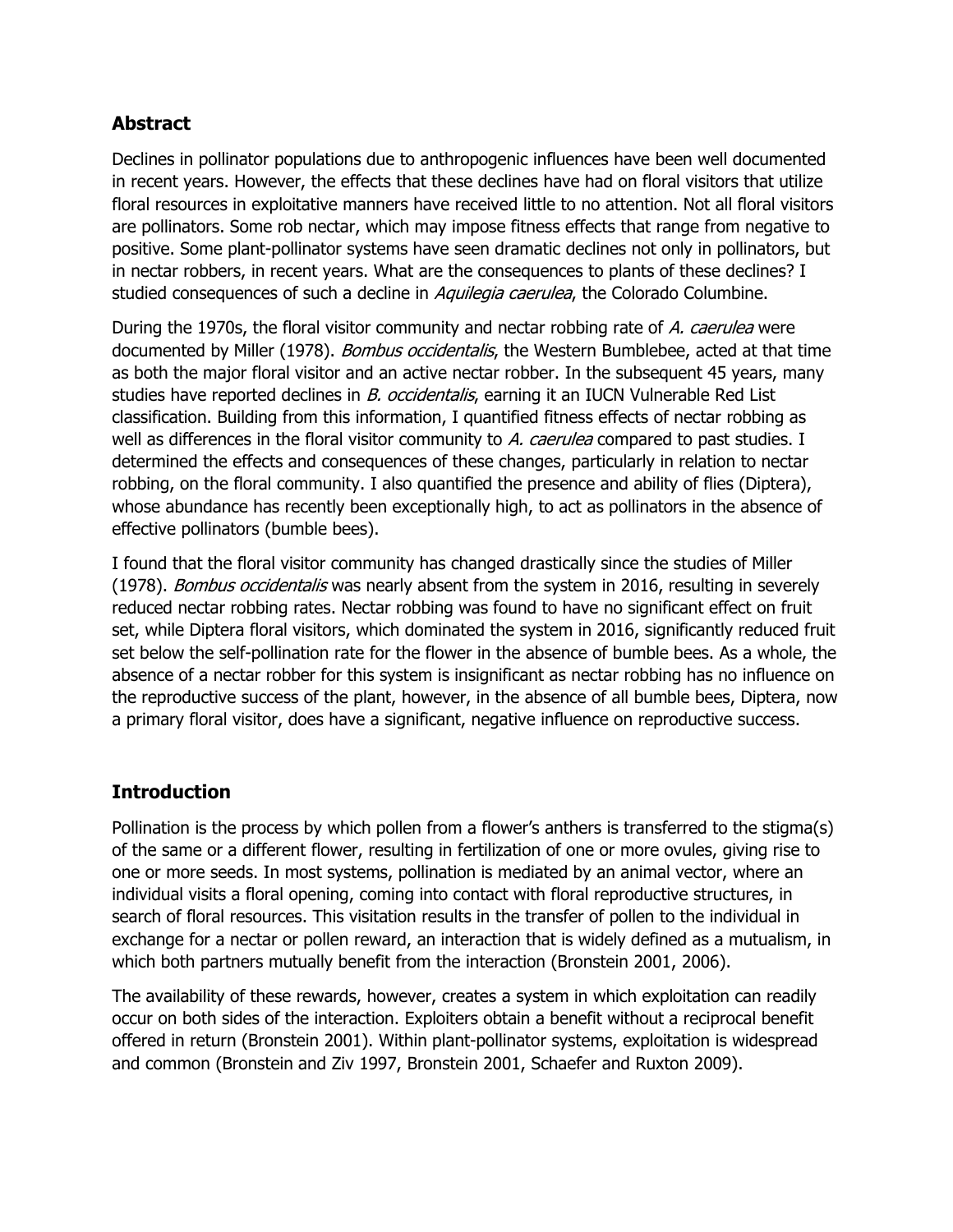One of the most common of these exploitative interactions is nectar robbing. This is a behavior performed by certain floral visitors in which individuals with the mouthparts capable of cutting or piercing floral tissue create a hole in a flower to access nectar, bypassing the floral opening and reproductive structures in the process (Inouye 1980, Bronstein 2001, Irwin et al. 2010). This behavior, common in almost all plants with tubular flowers or nectar spurs, can have consequences for reproductive success. Nectar robbing impois typically detrimental to both female and male reproductive function (Irwin 2010). Although there are instances of increased reproductive success resulting from nectar robber visitation, such systems are rare (Higashi et al. 1988, Navarro 2000, Zhu et al. 2010). Other systems show no measurable effects of nectar robbing on plant reproductive success (Morris 1996, Rojas-Nossa et al. 2016, Heiling et al. in preparation).

Globally, plant-pollinator interactions involve over 500,000 species, with animals providing pollination services to >87.5% of all flowering species, together creating the scaffolds for increased ecological biodiversity and ecosystem services (NRC 2007, Burkle & Alarcon 2011, Ollerton 2011). In recent years, much attention has been given to anthropogenic influences within ecosystems and to global climate change as these influences have expanded and accelerated, resulting in significant impacts on pollinator communities across the planet (Hegland et al. 2009, Newbold et al. 2015, Burkle & Alarcon 2011, Ferreire at al. 2013). These impacts have resulted in nearly ubiquitous pollinator declines across all continents, primarily driven by climate change, landscape alteration, agricultural intensification, non-native species introductions, and the spread of pathogens (Potts et al. 2010, Hooke et al. 2012, Gonzalez-Varo et al. 2013, Ferreira et al. 2013).

Much work has been done to quantify the effects of pollinator declines on pollination services (Biesmeijer et al. 2006, Gallai et al. 2009, Potts et al. 2010). However, little consideration has been given to the effects of declines on species that rely on floral rewards such as nectar robbers. In my thesis research, I sought to quantify the fitness effects of nectar robbing as well as changes in the floral visitor community to *Aquilegia caerulea*, the Colorado Columbine, and determine the effects and consequences of these changes, particularly in relation to nectar robbing, on the floral community.

From 1969 to 1976, Russel Miller characterized the pollination ecology of A. caerulea, near the Rocky Mountain Biological Laboratory (RMBL) in Gothic, Colorado. He conducted detailed observations on the floral visitor community and characterized morphological features of the plant and flowers (Miller 1978). Aquilegia caerulea has five long nectar spurs and likely adapted to visitation by hawkmoths in the desert Southwest (Miller 1981). It has since expanded its distribution, becoming more dependent on pollination by pollen foraging bumble bees (Chase & Raven 1975, Miller 1981). Due to the length of the flower's nectar spurs, bees visiting A. caerulea must either forage for pollen, or nectar rob the flower to access nectar resources.

Miller (1978) recorded a high rate of nectar robbing in A. caerulea, from 43% up to 64% of nectar spurs. He also noted that *Bombus occidentalis*, the Western Bumblebee, was one of its primary floral visitors, but that B. occidentalis was also a frequent nectar robber, and that at times, the number of bees biting spurs outnumbered those foraging for pollen (Miller 1978).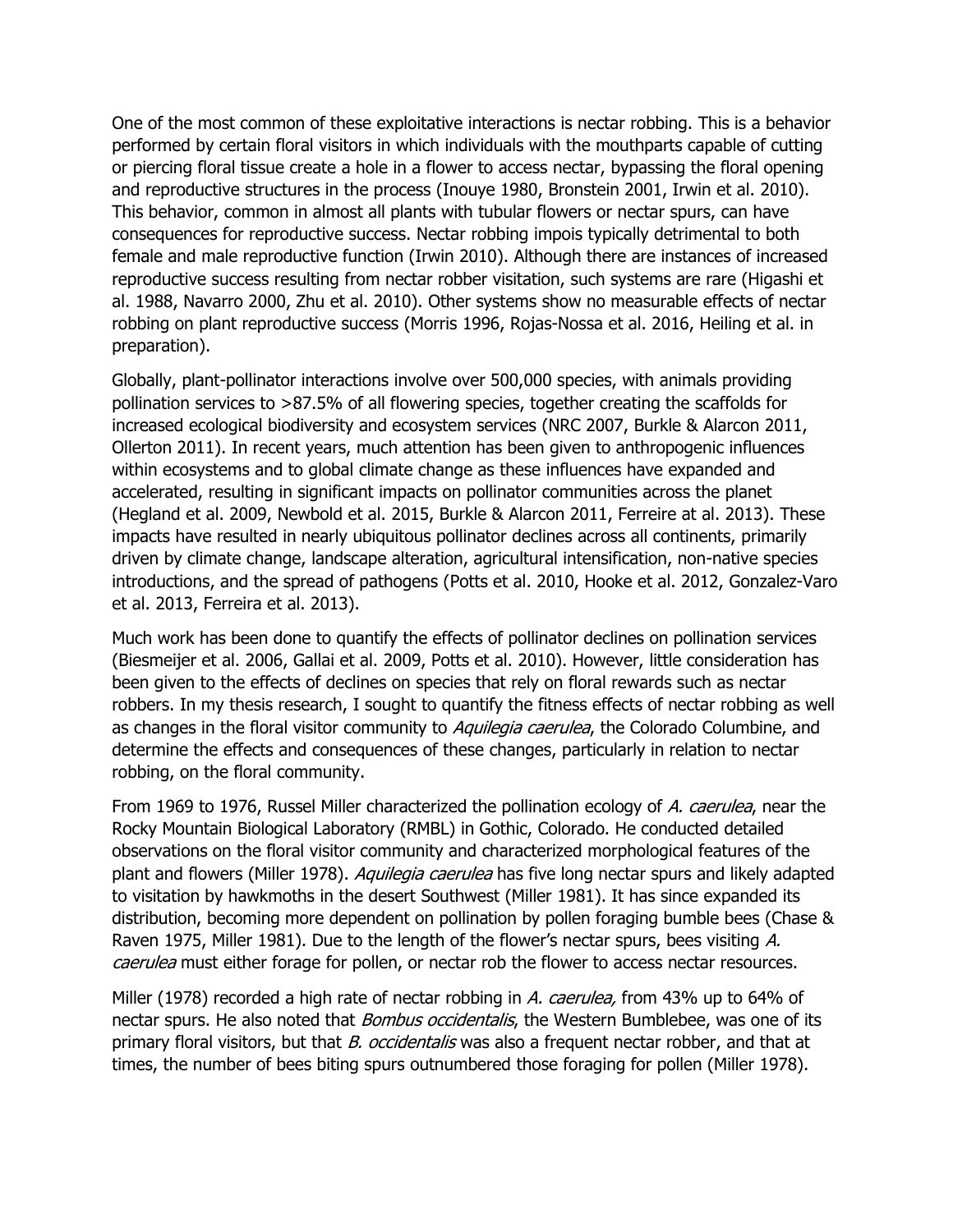In the 48 years since Miller began his observations, *B. occidentalis* has been greatly affected by anthropogenic influences. It has declined by 40.32% on average across its native range (Hatfield et al. 2015). Several studies have noted that *B. occidentalis* has declined in both range and persistence, and that its relative abundance is lower now than at any point in the past hundred years (Evans et al. 2008, Cameron et al. 2011, Hatfield et al. 2015).

Aquilegia caerulea provides an ideal system to ask the following questions:

1.) Has the floral visitor community of A. caerulea changed in the 45 years since it was originally characterized? I predict that the abundance and general visitor composition to A. caerulea will be significantly different from that of the 1970s;

2.) If there has been a change in the abundance or diversity of the visitor community to A. caerulea, how has this impacted natural nectar robbing rates? I predict that if abundance and diversity have decreased, then nectar robbing rates should also decrease;

3.) Is there a fitness consequence to nectar robbing in A. caerulea that could lead to a change in its reproductive success when the nectar robber is absent? I predict that if there is a negative fitness effect to nectar robbing, then a change in the visitor community that negatively affects B. occidentalis should be beneficial from the plant perspective; alternatively, if there is no net fitness effect to nectar robbing, then any change in the nectar robbing community should have no measurable effect on the reproductive success of A. caerulea.

Additionally, if all bee species are in decline, and/or overall floral visitor compositions are changing, a previously discounted set of visitors, Diptera, could become more influential in the reproductive success of A. caerulea in the absence of primary pollinators. Hence, I also asked: 4.) Can Diptera serve as effective pollinators? I predict that Diptera will have no significant effect on the reproductive success of A. caerulea.

## **Methods & Materials**

### Study Species

Aquilegia caerulea (Ranunculaceae), the Colorado Columbine, is a self-compatible, perennial herbaceous plant, distributed throughout the Rocky Mountains from southeastern Utah and northeastern Arizona to southern and central Colorado and throughout New Mexico, occurring at elevations from 2,100-3,700m (Miller 1978, Whittemore 1997, Brunet 2009). Miller (1978), working near RMBL, noted that A. caerulea bloomed approximately from July  $1 -$  August 1. It appears that the flowering season has since advanced and lasts longer, from approximately June 20 – August 5 (Amy Iler unpubl. Data, pers. obs.). The flowers are radially symmetrical with five petals that alternate with five sepals. Petals are differentiated into an upper flattened lamina and an elongated spur, approximately 50mm in length, with a nectary located at the base of each spur (Miller 1978, 1981). Nectar production, which averages 3.9 µL/flower/day, begins well before the anthers mature and even before the flower opens, with unopened buds often containing substantial amounts of nectar (Miller 1978). The female reproductive organ consists of five to twelve unfused carpels, each capable of independently developing into a mature follicle, all of which is surrounded by approximately 50-130 stamens (Fig. 1 in Miller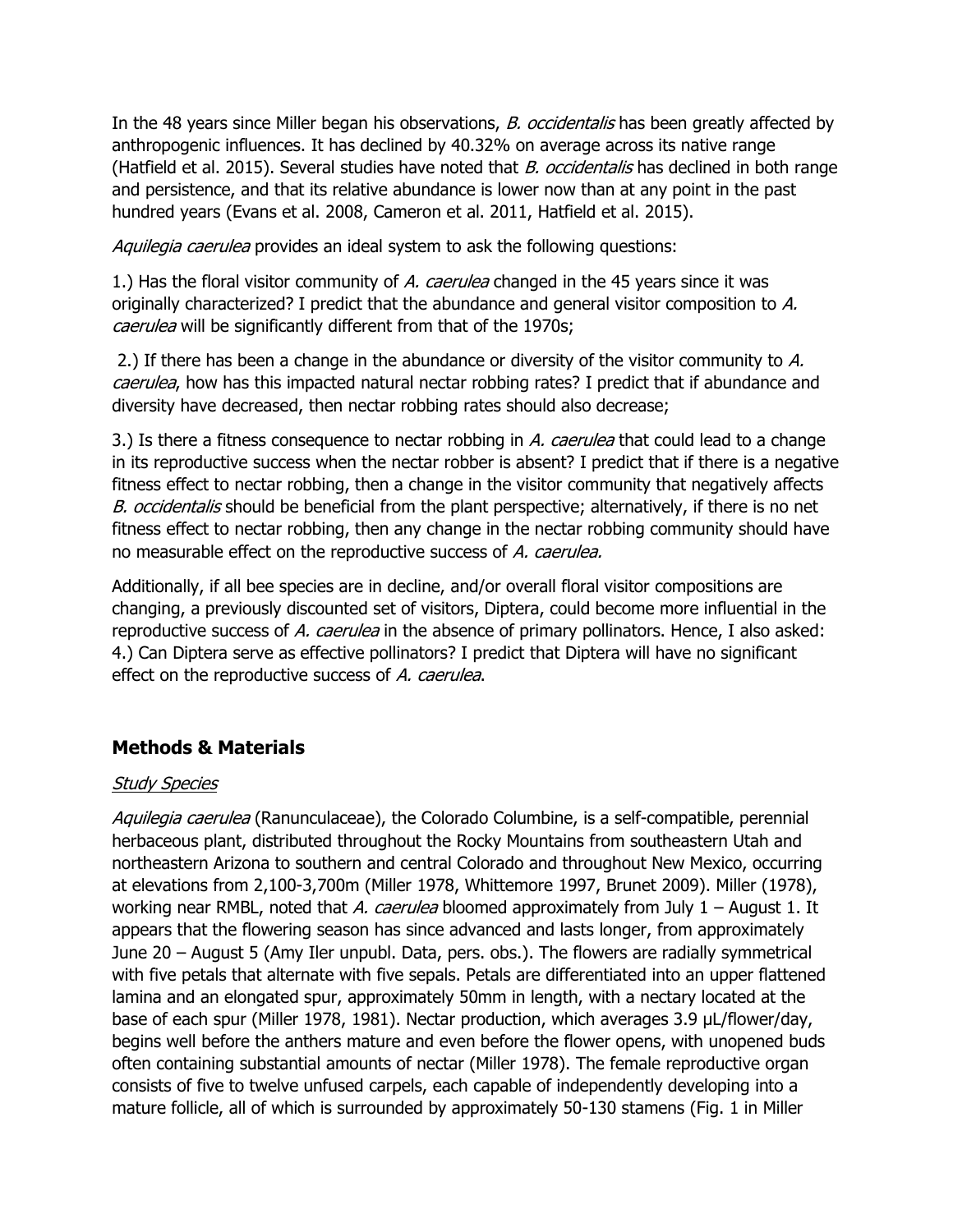1981, Brunet 1996, 2006). Plants produce new stalks each year, bearing one to >20 individual stalks, each bearing one to 15 flowers. Flowers open sequentially, beginning with distal flowers (Brunet 1996, 2009). Flowers are strongly protandrous with anthers dehiscing over 2-3 days, followed by stigma receptivity beginning 1-2 days later, which favors functional maleness between early and late flowers, reflected in poor late-season seed set (Brunet 1996).

Bumble bees and hawkmoths are the most effective pollinators (Miller 1978, 1981, Brunet 2009). Most bumblebee species can only forage for pollen on A. caerulea as they are unable to reach nectar at the bottom of the nectar spurs. *Bombus occidentalis*, however, can also rob the flower's nectar spurs by using its toothed mandibles to cut into the spur, circumventing the floral opening and the reproductive structures (Fig. 3 in Miller 1978).

Bombus occidentalis, is present throughout western North America, occurring throughout the western United States and southwestern Canada (Rao & Stephen 2007, Evans et al. 2008). Up to the mid-1990s, B. occidentalis was one of the most common bumble beesacross the West and since 1998, B. occidentalis has declined most dramatically throughout the coastal West, though is still found in isolated areas, primarily in the Rocky Mountains (Rao & Stephen 2007, Evans et al. 2008). Due to these declines, *B. occidentalis* was recently moved into the International Union for Conservation of Nature's (IUCN) Vulnerable Red List Category (Hatfield et al. 2015). *Bombus occidentalis* is easily recognized by its distinctive white pile on the apex of its abdomen (Roa & Stephen 2007).

#### **Study Sites**

Miller conducted his research in a meadow 5.6 km south of the Rocky Mountain Biological Laboratory (RMBL) in Gothic, Colorado, in a spruce and aspen stand at RMBL, and in a rocky meadow near Emerald Lake, approximately 7.4 km north-northeast of RMBL. My study was conducted within a 10 km radius of Miller's. The majority conducted at a single site, 2.1 km north-northwest of RMBL, approximately 50m off-trail from the Mt. Avery trailhead (Avery Site – 38º 58' 33.94"N, 106º 59' 45.69"W). The site was an open field of mixed floral resources characterized by long-lived perennial herbs, flanked to the east by a large ridge, limiting direct sunlight exposure to approximately 3.5 hours after sunrise, and flanked to the north and west by a permanent, spring-fed stream. Supplementary data were gathered at two other sites in close proximity to RMBL, 1.5 km to the north (Judd Falls Site  $-$  38° 58' 16.67"N, 106° 59' 46.64"W), and 2 km to the west in the lower Washington Gulch Valley (LWG Site  $-$  38° 56' N, 107º 01' W). Floral communities of these sites, especially the Avery and Judd Falls sites, were similar. LWG contained a slightly more varied community, dominated by long-lived perennial herbs.

#### Floral Visitor Abundance & Composition

In order to determine if the floral visitor community of A. caerulea was different from that noted by Miller in the 1970s, floral visitor observations were made throughout the season at varying times of day. Observations were recorded with a digital voice recorder. From June  $27<sup>th</sup>$  to July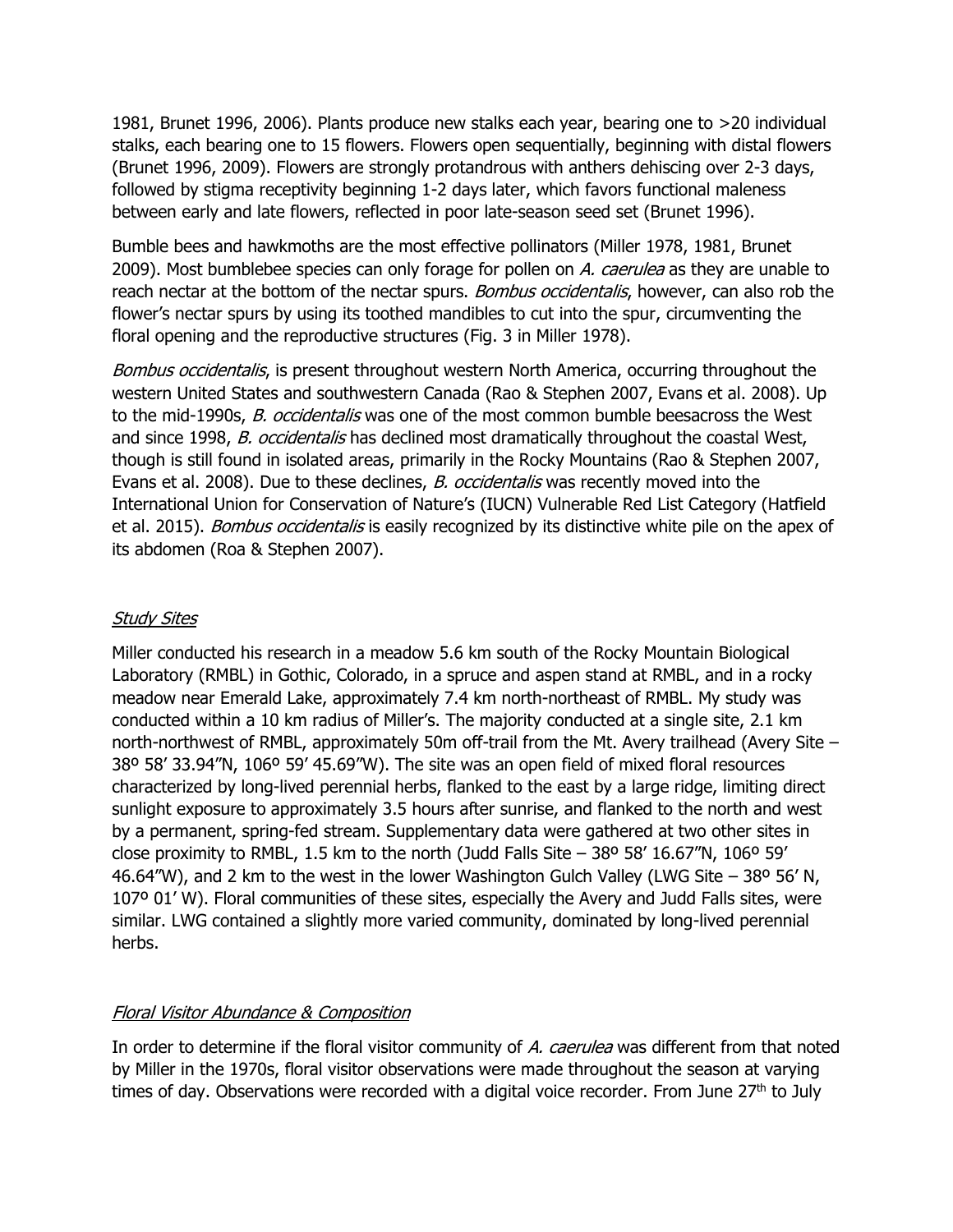26<sup>th</sup>, approximately 30 hours of observations were conducted at the Avery and LWG sites. I observed bumble bees during individual bouts, both on and between A. caerulea and among coflowering species. Upon entering the view of the observer, a bout began. The visitor species, sex (when possible), plant species, number of flowers visited, and lengths of time for each visit within a bout were recorded. The bout concluded when the visitor left my field of view. The number of flies present on one to four floral reproductive structures per plant were also recorded, with the change in number of flies actively combing the reproductive structures during the observation period noted.

### Natural Nectar Robbing Rate Surveys

In order to determine the rate of natural nectar robbing and whether it has changed since the 1970s, primary nectar robbing rates were quantified throughout the flowering season by recording damage caused by floral visitors that cut into the tissue of nectar spurs. Avery was surveyed approximately once weekly throughout the peak of the flowering season on July 7, 16, 21, and 27. LWG was surveyed twice at the peak of the flowering season on July 16 and 21. Judd Falls was surveyed only once on July 12, due to high rates of deer herbivory throughout the remainder of the flowering season. During surveys, plants were haphazardly selected and all nectar spurs on all flowers of selected plants were examined for robbing damage. Any spurs with more than two robbing holes were also recorded. The proportion of perforated spurs out of total spurs surveyed was calculated in the same manner as Miller (1978).

### Artificial Nectar Robbing Manipulations

I haphazardly selected 30 plants near the onset of the flowering season. As flowers opened (June 27 to July 12), I applied the following treatments to flowers on each plant: *Control, High* Robbing, and Low Robbing . For plants with 3-6 visible buds, I manipulated 1 flower/treatment/plant. For plants with >7 visible buds, I manipulated 2 flowers/treatment/plant. Flowers in the *High Robbing* and *Low Robbing* treatments were experimentally robbed by cutting into the nectar spur(s) of a flower, approximately 1cm from the base, using dissecting scissors and withdrawing all available nectar using microcapillary tubes (Drummond Scientific, Broomall, PA, USA). This method of artificially robbing a nectar spur does not damage the reproductive structures of the flower, nor the nectary (Richman et al. 2017). Robbed spurs were re-robbed each day until flowers withered or fell off. Flowers in the Control treatment were squeezed lightly to control for effects due to squeezing required to remove nectar in the *High Robbing* and *Low Robbing* treatments, but were otherwise undisturbed. Due to high levels of herbivory by mule deer, all selected flowers were staked using a 16-gauge wire from flag markers and lightly tied along the stalk to ensure stability. Chicken-wire cages were also placed around each plant to further deter herbivory. Flowers were not covered during the experiment, allowing all visitors access to the floral opening as well as to the artificial nectar robbing holes. The total number of carpels within each flower was recorded once the petals and sepals fell away from the reproductive structures.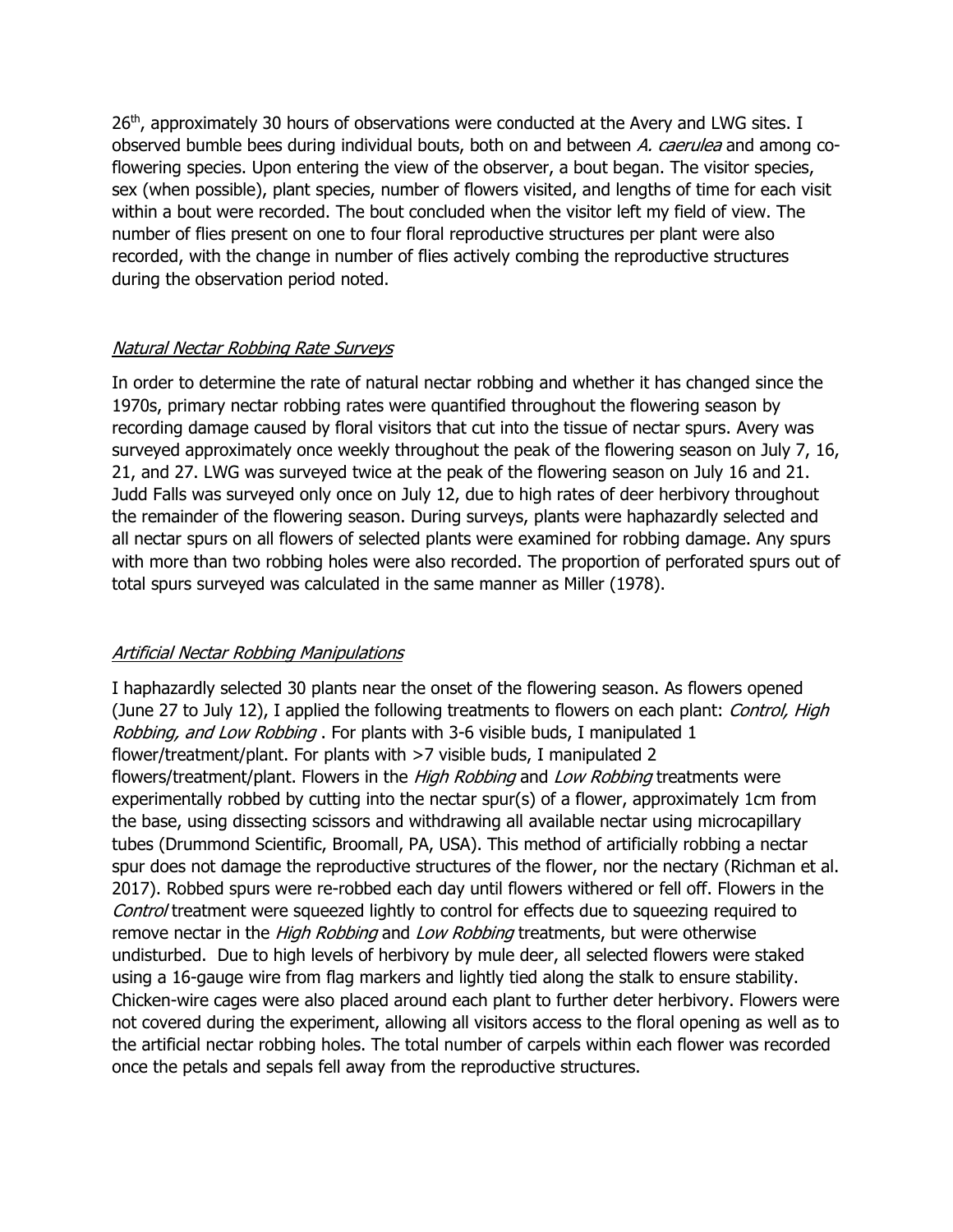Once fruits had fully matured (July 27 to August 15), they were collected and dried in a drying oven at 50ºC. Fruits were later dissected, and the total number of mature follicles and viable seeds recorded. A follicle was considered mature if it contained at least one apparently mature seed. Mature seeds of A. caerulea appear dark green or blue-green in color. Fruit set was determined by dividing the number of mature follicles by the number of carpels.

### Floral Visitor Exclusion Manipulations

In order to determine if flies are capable of providing pollination services in the absence of bumble bees, two exclusion manipulations were performed at the Avery site. I haphazardly selected 50 flowers from which to fully exclude all floral visitors, and another 40 flowers from which to exclude all visitors, except Diptera. Flowers were staked as described above. All flowers were bagged using a lightweight mesh bag large enough to accommodate each flower, with the stakes providing support to the bag. The bags were lightly tied at the base of the flower, around the stalk to prevent any unwanted visitation and were tied to prevent the bag from touching the flower. Flowers from which all floral visitors were excluded were bagged prior to opening and the bags were not removed until the floral structure had fallen way. Flowers that were exposed to Diptera were observed to ensure only Diptera visitations occurred, at times in which bumble bees and other visitors were scarce but Diptera were common, typically throughout the morning hours. Flowers from which all floral visitors were excluded opened between July 13 to July 19, while flowers from which just bees were excluded (Diptera allowed to visit) opened between July 13 to July 16.

As with the nectar robbing manipulations, the number of carpels were recorded once the floral structure had fallen away. At the end of the reproductive season when fruits had fully matured (August 15 to August 16), fruits were collected, dried, and processed as described above.

### Statistical Analyses

I calculated fruit set at the flower level, quantifying the ovule to carpel ratio. I used this response variable to test whether artificial nectar robbing manipulations resulted in differential fruit using one-way ANOVA, with treatment as the explanatory variable. To test whether Diptera could act as effective pollinators, I calculated fruit set as described above, and performed a one-way ANOVA, using treatment as the explanatory variable. All analyses were performed using R version 3.3.1 (\*R Core Team 2016).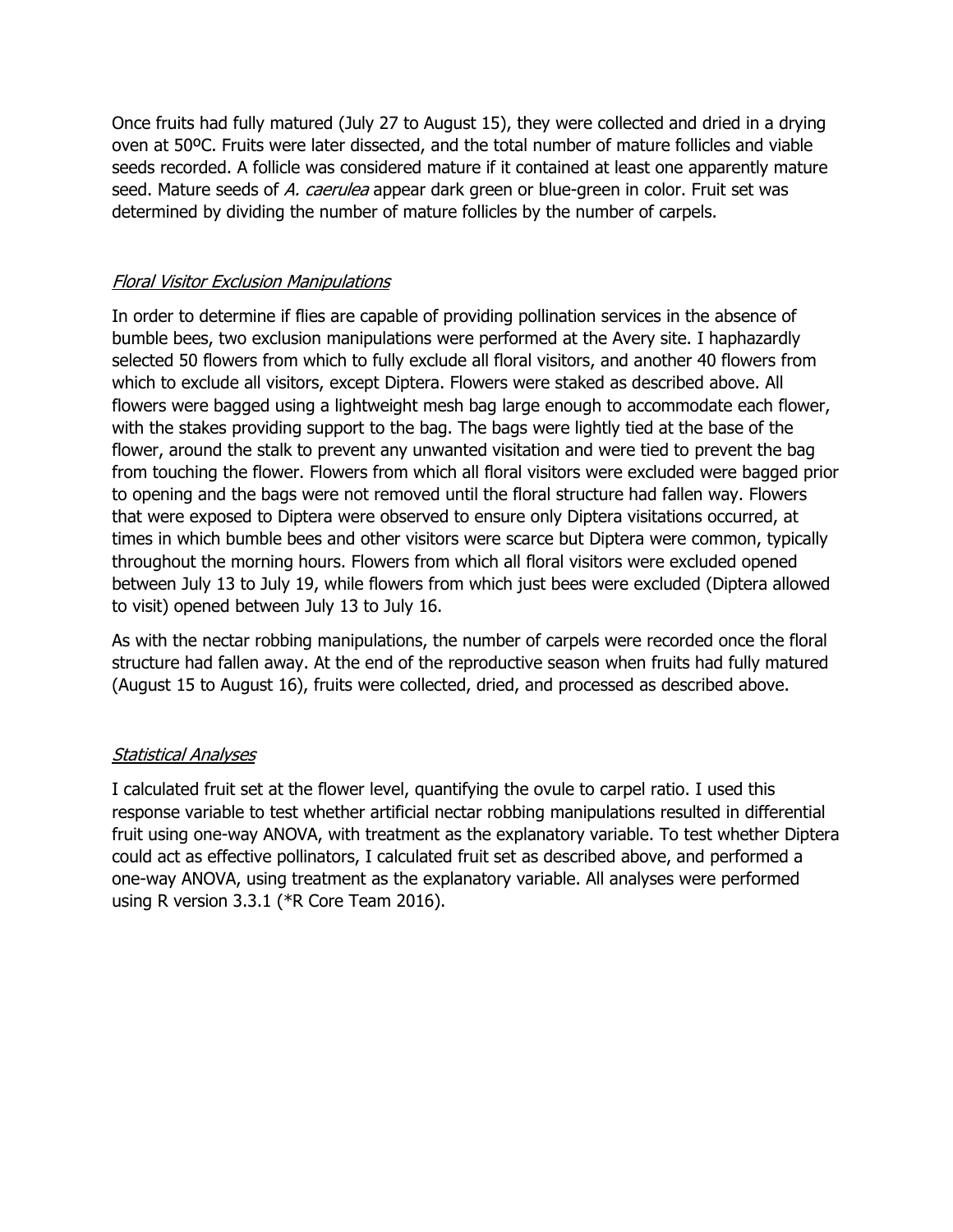### **Results**

#### Floral Visitor Abundance & Composition

*Is the floral visitor community of A. caerulea from when it was originally characterized 45 years ago?*



Figure 1: Total abundance of different floral visitors to A. caerulea as seen during the 2016 flowering season and as adapted from Miller 1978, standardized to number of visitations per hour of observeation. Approximately 30 hours of observations were conducted in 2016 and 95 hours were conducted across 1969, 1970, 1971, and 1976.

The floral visitor community of A. caerulea has clearly changed in both abundance and diversity between Miller (1978) and this study. One of the most dramatic changes since 1978 has been the drop in abundance of B. occidentalis by 98% from 1.68 visits/hr in Miller (1978) to 0.03 visits/hr 2016 (Figure 1). The 2016 observation was of a single individual foraging for pollen and whose visit lasted just 10 seconds. However, Diptera visits rose by 408%, from 3.59/hr in Miller (1978) to 14.63/hr in 2016. Visits by *B. flavifrons, B. appositus, B. bifarius*, and Megachilidae all rose as well compared to 1978, with B. flavifrons increasing the most, from 0.25 visits/hr in Miller 1978 to 2.07 visits/hr in 2016.

All other major visitors decreased in abundance and diversity from 1978 to 2016. No Sphingidae (hawkmoths) were observed, in comparison to 0.67/visits hour reported by Miller. Other bumble bee species, (*Bombus centralis, B. frigidus, B. kirbyellus, B. mixtus, B. rufocinctus,* and B. sylvicola) similarly were absent in 2016. Hummingbird visitation (Selasphorus platycercus and S. rufus) declined overall, from 0.15 visits/hr in Miller (1978) to 0.07 visits/hr in 2016.

Natural Nectar Robbing Rate Surveys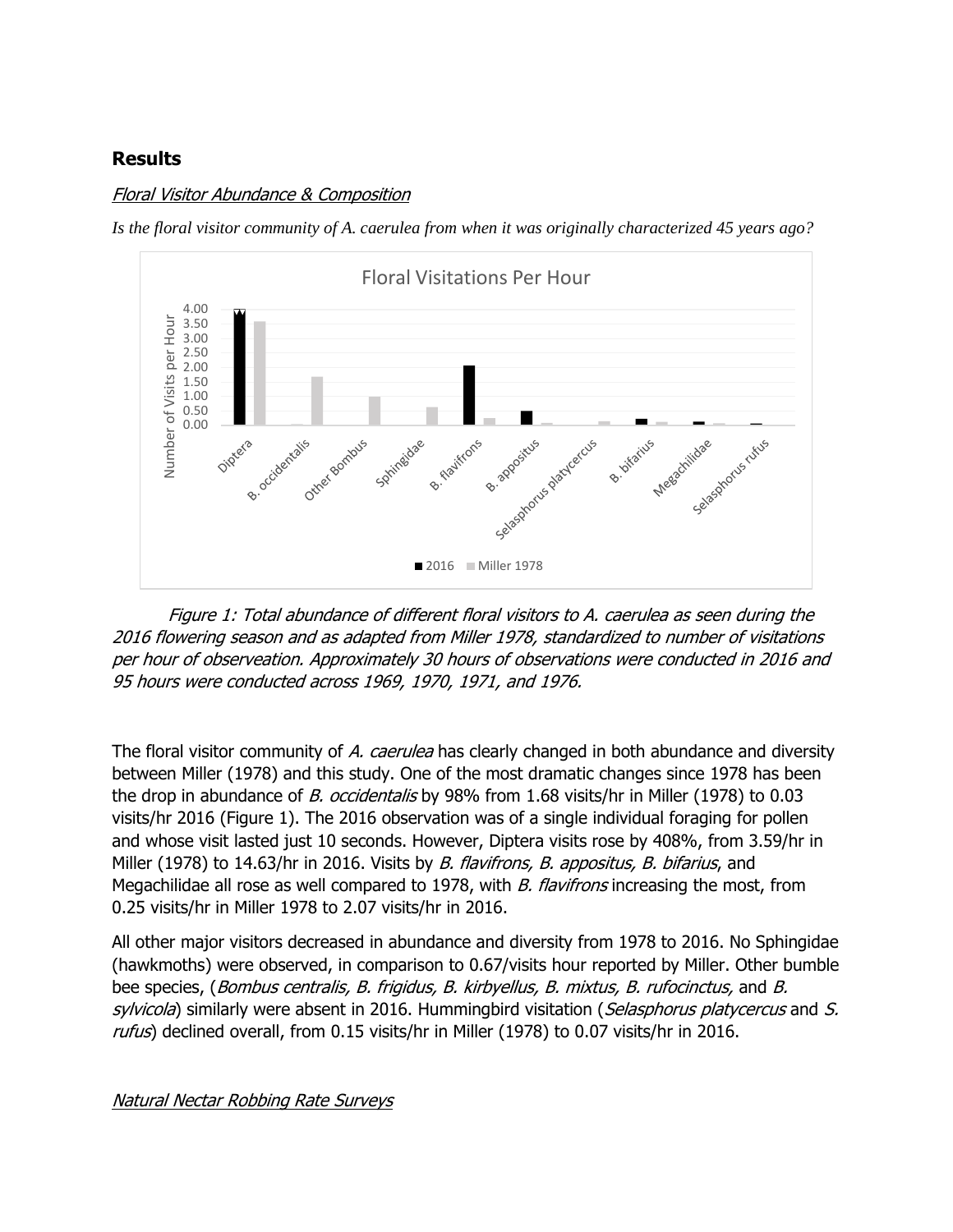*If there has been a change in the abundance or diversity of the visitor community to A. caerulea, how has this impacted natural nectar robbing rates?*



Figure 2: Percent robbing levels across sites during the 2016 flowering season and as redrawn from data reported in Miller 1978. Except for the 2016 Lower Washington Gulch (LWG) site, all sites in both studies occurred within the East River Valley near RMBL.

The reduced floral community, including known nectar robbers, was accompanied by a lower nectar robbing rate. Miller (1978) reported the robbing rate in A. caerulea to range from 43% (216 of 500 nectar spurs surveyed robbed) in a meadow south of Gothic (RMBL) to 64% (318 of 500) in Gothic, to 51% (252 of 500) at Emerald Lake (Figure 2). In 2016, the robbing rate was dramatically lower. It ranged from 0.64% (11 of 1836) at Avery to 1.21% (10 of 654) at Judd Falls to 2.33% (8 of 394) at Lower Washington Gulch (LWG). No bees were observed robbing A. caerulea in 2016. In comparison, Miller (1978) noted that at times, spur-biting by B. occidentalis could be more commonly seen than pollen foraging in A. caerulea populations.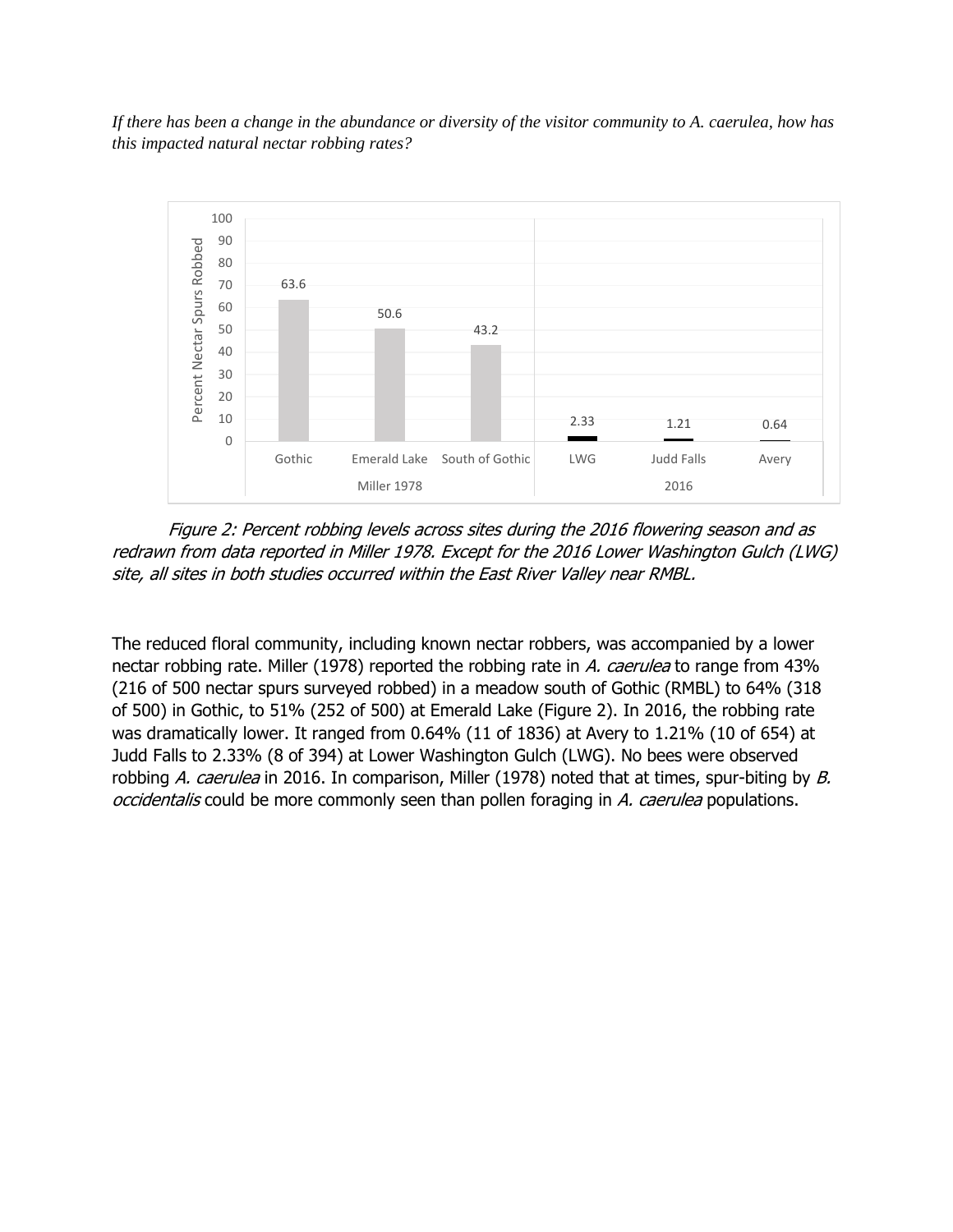#### Artificial Nectar Robbing Manipulations

Is there a fitness consequence to nectar robbing in A. caerulea that could alter the reproductive success *of the plant in the absence of a nectar robber?*



Figure 3: The effect of robbing treatments on fruit set across two artificial robbing treatment levels and a control (n=35). There was no significant difference in fruit set across treatments or compared to the control; ANOVA: F=0.538, P=0.585. Vertical bars represent  $\pm 1$ S.D.

The manipulative experiments revealed no significant reproductive costs or benefits of nectarrobbing. Fifty-five percent of flowers within the high nectar robbing treatment set fruit, compared to 66% within the low nectar robbing treatment (Figure 3). Fruit set did not differ significantly between the high and low nectar robbing manipulations, nor between either treatment and the control (ANOVA: F=0.538, P=0.585).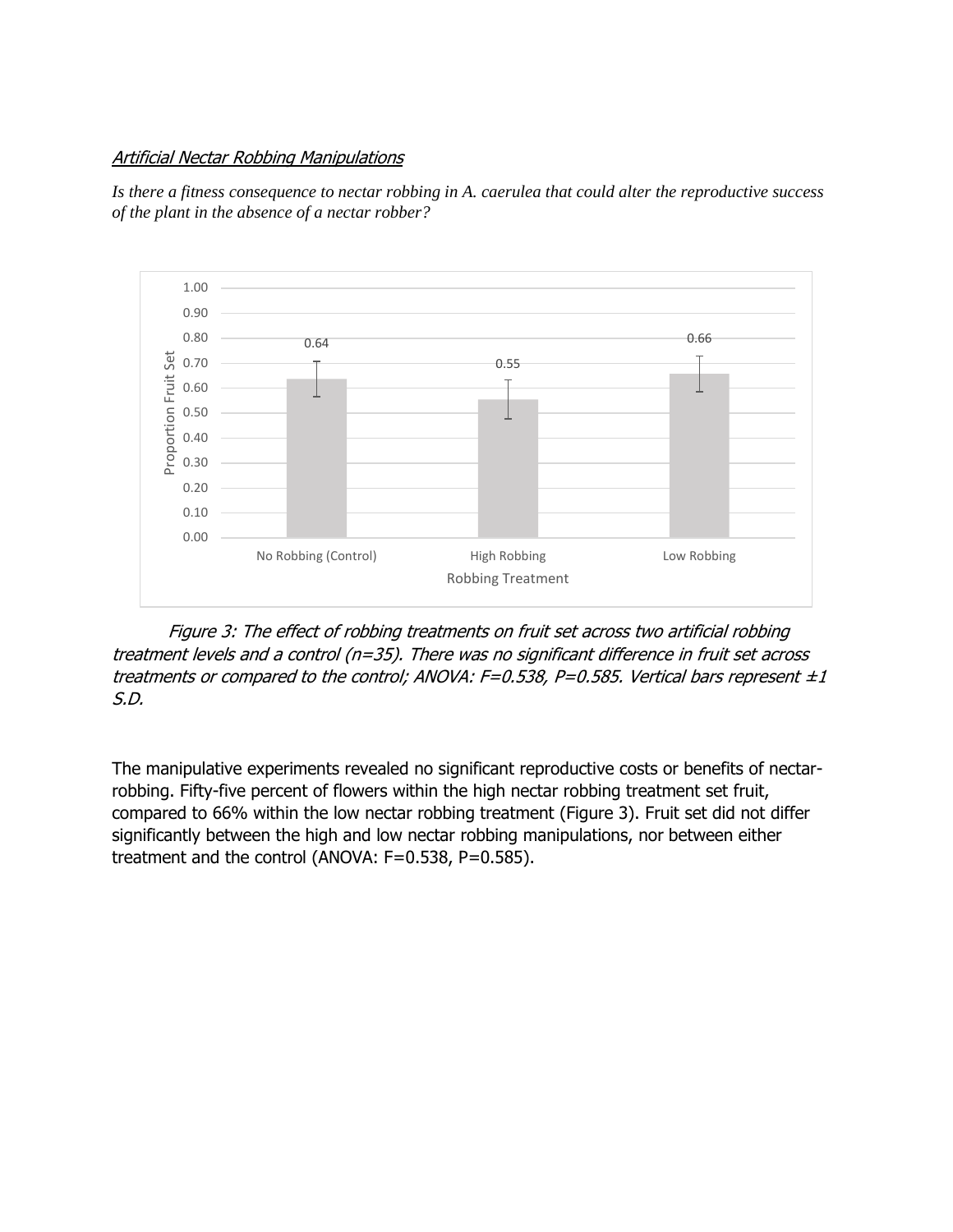### Floral Visitor Exclusion Manipulations

*Can Diptera, serve as effective pollinators?*



Figure 4: The effect of exclusion treatments on fruit set. There was a significant difference between the two treatments. ANOVA: F=4.185, P=0.0446. Vertical bars represent  $\pm 1$ S.D.

Diptera did not serve as effective pollinators. Rather, their visits lowered reproductive success in the absence of bee visits. Eighteen percent of flowers within the full exclusion manipulation set fruit, whereas within the bee exclusion manipulation, in which only Diptera species were allowed to visit, fruit set was significantly lower, falling to 4% (Figure 4); ANOVA: F=4.185, P=0.0446).

## **Discussion**

### Floral Visitor Abundance & Composition

The floral visitor community of A. caerulea near Gothic, Colorado is drastically different now as compared to that reported by Miller (1978). Diversity and abundance of bumble bees, hawkmoths, and hummingbirds are all lower, while Diptera have increased greatly. For B. occidentalis, the noted change of 98% is of special interest in the context of its range-wide decline.

Brunet (2009) conducted a series of pollinator observation in six A. caerulea populations over 1-4 years (distributed across 2000-2005), measuring visits/flower/hr, totaling 438 hours. These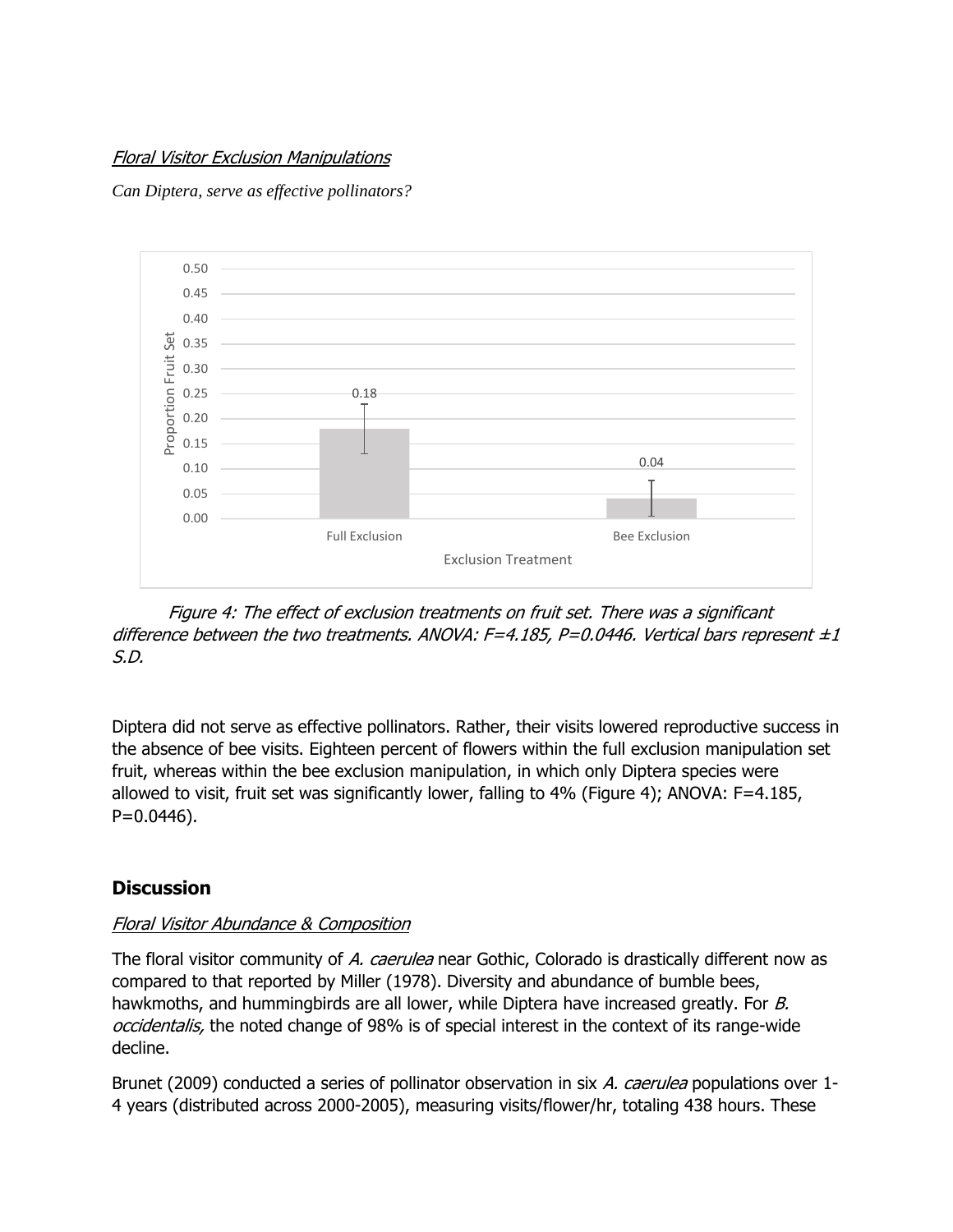sites were located in southeastern Utah (Cedar Breaks, Archery), northern Arizona (Original), northern Colorado (Falls Creek), and central Colorado near RMBL (Emerald Lake, Flat). The Emerald Lake population is near to where Miller completed his work, in close proximity to the Avery site in this study. In this work, Brunet spoke to a similar trend of B. occidentalis decline, reporting that prior to 2001, B. occidentalis was the most common bumble bee visitor to A. caerulea populations in central Colorado and all other populations observed. However, she reports that after 2001, B. flavifrons became the dominant bumble bee visitor, with B. occidentalis not being observed after 2001. Again, this decline in central Colorado coincides with B. occidentalis' decline throughout the western United States (Evans et al. 2008, Cameron et al. 2011, Hatfield et al. 2015).

It is likely that a portion of the drastic change in  $B$ . occidentalis abundance reported here is due in part to spatial and temporal variation. However, it is likely that a majority of this change can be attributed to the documented range-wide decline of *B. occidentalis*.

It is important to note that the number of hours of floral visitation observations was different between Miller 1978 and this study. Miller collected 95 hours of observations over several years, while I collected 30 hours over a single year. Yet, I still observed a much higher number of visits by Diptera, representing nearly a third the total observation time. This, in conjunction with the overall declines in nearly every other visitor category, has resulted in a marked shift in the visitor community, from one dominated by bumble bees, hawkmoths, solitary bees, etc. (53% of visitors) to one dominated by Diptera (83% of visitors).

Both nectar robbing and floral visitation vary in space and time in A. caerulea, as in most plantpollinator systems (Brunet 2009, Cuevas & Rosas-Guerrero 2015). However, the consistent presence of B. occidentalis across all four study years as the primary floral visitor at all three sites in Miller 1978 and in Brunet (1996) and (2009) up to 2001 indicate that B. occidentalis was indeed common and an important floral visitor to A. caerulea up to its decline in the late 1990s and early 2000s, whereas Brunet (2009) noted its absence thereafter, in line with my observations of its continued absence.

The 14.63 visits/hr I found in 2016 drastically higher than either Brunet or Miller. Brunet (2009) noted that the presence and abundance of Diptera was not predictable in any of her study populations for any geographical area, including central Colorado near RMBL. However, her observations more closely align with those of Miller (1978) for Diptera, ranging from around 2.0 visits/hr to less than 0.25 visits/hr, than with my own. It is possible that 2016 was an exceptional year for Diptera, with several senior scientists at RMBL noting that 2016 was the most abundant year for them in recent memory.

It is also important to note that the apparent change in Sphingidae visitation is consistent with previous observations that hawkmoths, particularly *Hyles lineata*, are highly variable, fluctuating sharply from year to year and even week to week within a given season (Miller 1978, Brunet 2009, Diane Campbell, *pers. comm.*). Hyles lineata breeds in the semiarid and desert regions of the Southwest and their presence in montane and subalpine habitats of central Colorado is transitory (Miller 1981). *Bombus occidentalis* and other bumble bee species, however, breed and live near to where they are observed. Therefore, changes in their abundance are more likely to reflect direct local in climate and vegetation.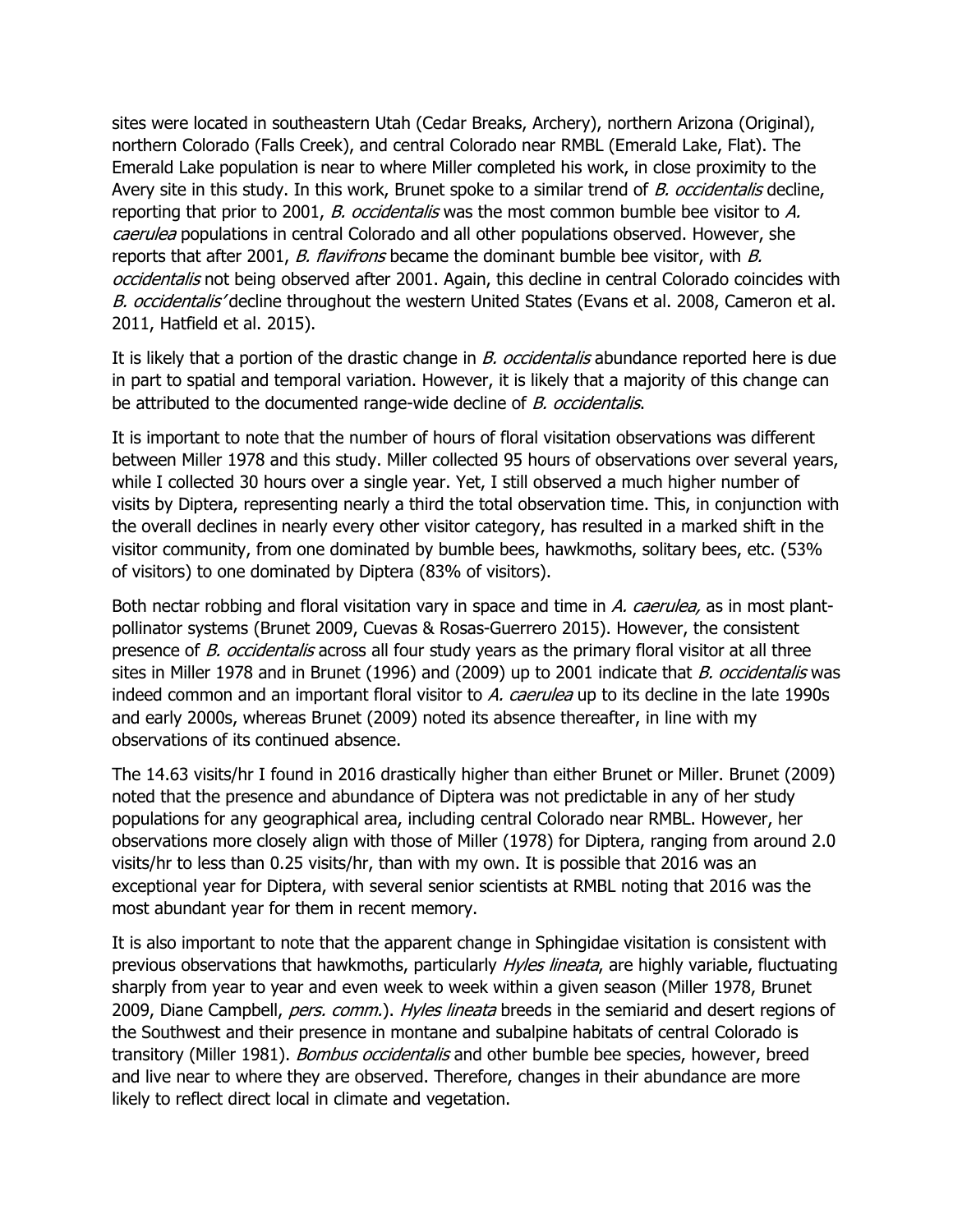#### Nectar Robbing Decline

Unsurprisingly, since *B. occidentalis* was nearly absent, nectar robbing rates across all three sites studied were dramatically lower than those reported by Miller (1978). With no other nectar robber in the system observed during this study, the low level of nectar robbing observed is likely due to rare and unobserved B. occidentalis visits. It is possible that B. mixtus could also be performing a very low level of primary robbing, as it has recently discovered to be capable of primary nectar robbing (R.E. Irwin pers. obs.). However, in caged trials, *B. mixtus* caught on flowers co-occurring with A. caerulea failed to forage for either pollen or nectar on A. caerulea (data not shown). This remained true even when artificial holes were made in spurs to encourage secondary nectar robbing. It is possible that the nectar spur of A. caerulea is too thick to permit robbing by B. mixtus, which is much smaller than B. occidentalis. This suggests that B. mixtus may be naïve to the nectar resources available in A. caerulea.

### Fitness Consequences of the Decline in Nectar Robbing

The change in abundance of B. occidentalis and associated drop in nectar robbing rates might have been expected to benefit A. caerulea, as nectar robbing often results in negative fitness effects (Irwin 2010). However, A. caerulea apparently experiences no significant effect on reproductive fitness from nectar robbing, even at the highest levels possible. This is perhaps not surprising as the primary, effective visitors to this flower, bumble bees, are visiting A. caerulea for its pollen, rather than its nectar, Consequently, we hypothesize that nectar robbing should have little to no bearing on the success, and therefore on the behavior, of pollen foragers. However, it is possible that in a year with high hawkmoth presence, or in populations of A. caerulea where nectar robbers and hawkmoths are both abundant, it may be possible to see some fitness reduction due to competition between nectar collecting species. Extreme rarity of hawkmoth visits to the region the year of the study prevented me from testing this hypothesis, however, it remains an intriguing open question.

### Are flies alternative pollinators for A. caerulea?

Miller (1978) reported the presence of groups of smaller insects, including Diptera, on A. caerulea flowers. He noted that they were likely responsible for some level of pollination, but were probably relatively unimportant as they do not approach bumble bees and hawkmoths in size, foraging speed, or efficiency in pollen transfer. However, with the drastic shift toward a Diptera dominated visitor community, it seemed reasonable to conjecture that they contribute to overall plant fitness more now than in the past.

The results allow me to reject that hypothesis. In the absence of pollinators, Diptera had a negative, not positive impact upon plant reproductive success. In fact, they reduce fruit set to nearly zero, significantly lower than in the entire absence of visitors. We propose that this is because they remove pollen that would otherwise contribute to self-pollination. Diptera individuals typically sit on the reproductive structures of a flower, combing the anthers and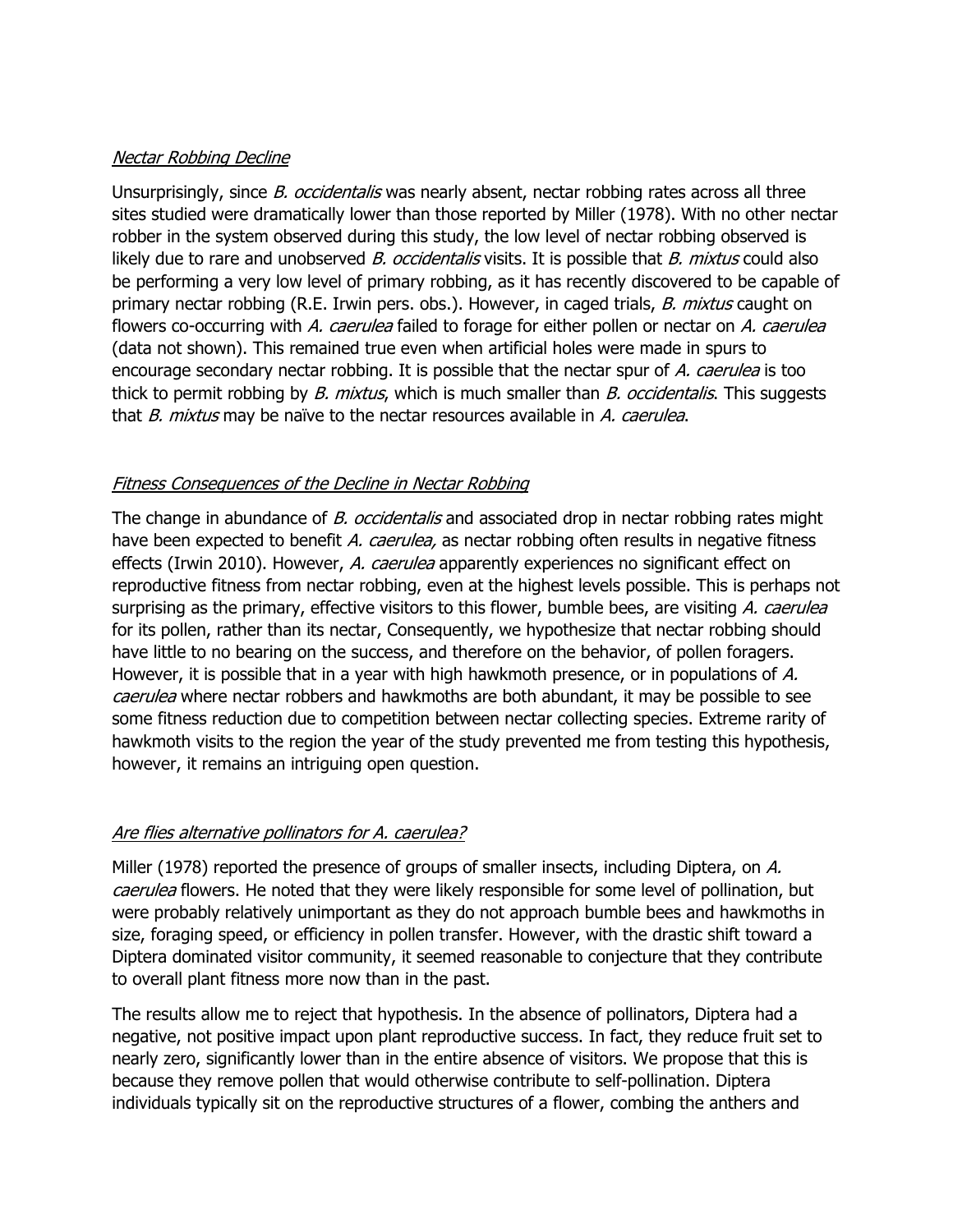stigma, gathering pollen to eat, rarely moving between flowers. They also meticulously comb their bodies and legs, removing pollen from their bodies. This should reduce pollination when an individual does move between flowers.

Thus, in A. caerulea, Diptera essentially act as pollen thieves, floral visitors that collect pollen in such a way that pollination is impeded without floral tissue damage (Inouye 1980). It is probable that in this system, they function as "ugly" pollinators: they contribute to high pollen removal rates, but fail to deliver pollen to other flowers (Thomson and Thomson 1992).

#### **Conclusions**

It is clear that the floral visitor community of A. caerulea in the area surrounding Gothic, Colorado is dramatically different now that in was in the 1970's, from one dominated by bumblebees and hawkmoths, to one dominated by Diptera. Likewise, the primary robber within this system, and the primary floral visitor to this plant, has declined to almost zero in this region, resulting in markedly lower nectar robbing rates. However, nectar robbing appears to have no significant effect on fruit set for this plant, indicating that from the plant's perspective, losing its primary floral visitor and nectar robber, *B. occidentalis*, may be having no effect.

In spite of this, the complete decline of primary pollinators, largely bumble bees, would be detrimental for this plant. Diptera, which are highly abundant, provide no pollination service. Instead, they remove large amounts of pollen from flowers and do not transfer it, lowering fruit set to below that which the flowers could achieve through self-pollination. Under a worst-case scenario of complete removal of pollinator services to the system, Diptera could speed up the contraction of A. caerulea distribution into ranges where alternative, effective pollinators are present. These results should be applied to all future studies in which Diptera represent a large portion of floral visitors within a system. Their influences are clearly larger than many previous studies, including that of Miller (1978), have suggested.

What happens when a system loses a nectar robber that reduces fruit set, and how does this contribute to the larger picture of pollinator declines? Future work should explore this question in systems in which (unlike A. caerulea) it is known that nectar robbing imposes negative reproductive fitness effects. As plant-pollinator interactions experience impacts from anthropogenic effects, these influences could become more significant. Biesmejijer et al. (2006) proposed that in order to demonstrate a decline in pollinator services, one must demonstrate 1) declines in pollinator density, and/or 2) reduction in species diversity or shifts in visitor composition, and 3) declines in reproductive success or abundance of the plant species. At the moment, it does not appear that A. caerulea has seen a significant decline in pollinator services. However, we have demonstrated a decline in pollinator density (bumble bees), a reduction in floral visitor species diversity, and a shift in vistor composition, to a community now dominated by Diptera. Future work should investigate whether there has been a significant decline in the reproductive success or range of A. caerulea, particularly in areas closer in proximity to anthropogenic influences.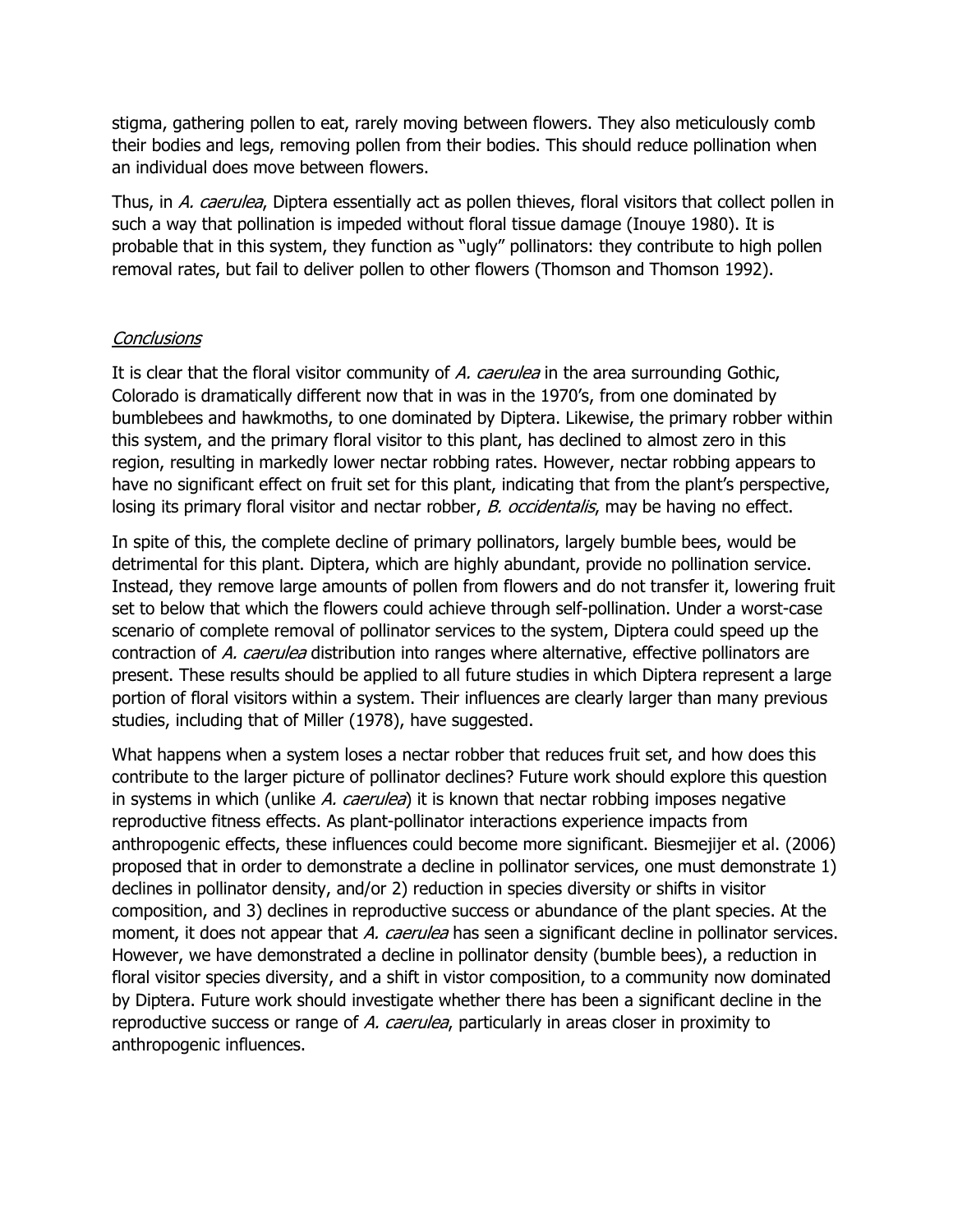### **Acknowledgements**

This work was supported by a UA Honors College Sprit of Inquiry Grant. An amazing thanks to my thesis advisor, Judie Bronstein, and Sarah Richman, both of whom have helped me tremendously in the planning, execution, and analysis of this study. Special thanks to the staff of the Rocky Mountain Biological Laboratory in Gothic, Colorado as well as the UA Department of Ecology & Evolutionary Biology, Jacob Heiling, Kelsey Brennan, Caitlin Winterbottom, and Drs. Becky Irwin, Goggy Davidowitz, Nick Waser, and Mary Price.

### **References**

Biesmeijer, J. C., Roberts, S. P., Reemer, M., Ohlemüller, R., Edwards, M., Peeters, T., Schaffers, A. P., Potts, S. G., Kleukers, R., Thomas, C. D., Settele, J., & Kunin, W.E. (2006). Parallel declines in pollinators and insect-pollinated plants in Britain and the Netherlands. Science, 313(5785), 351-354.

Bronstein, J. L. (2001). The exploitation of mutualisms. *Ecology Letters*, 4(3), 277-287.

Bronstein, J. L., & Ziv, Y. (1997). Costs of two non-mutualistic species in a yucca/yucca moth mutualism. Oecologia, 112(3), 379-385.

Bronstein, J. L., Alarcón, R., & Geber, M. (2006). The evolution of plant–insect mutualisms. New Phytologist, 172(3), 412-428.

Brunet, J. (1996). Male reproductive success and variation in fruit and seed set in *Aquilegia* caerulea (Ranunculaceae). Ecology, 77(8), 2458-2471.

Brunet, J. (2009). Pollinators of the Rocky Mountain columbine: temporal variation, functional groups and associations with floral traits. Annals of Botany, 103, 1567-1578.

Burkle, L. A., & Alarcón, R. (2011). The future of plant–pollinator diversity: understanding interaction networks across time, space, and global change. American Journal of Botany, 98(3), 528-538.

Cameron, S. A., Lozier, J. D., Strange, J. P., Koch, J. B., Cordes, N., Solter, L. F., & Griswold, T. L. (2011). Patterns of widespread decline in North American bumble bees. *Proceedings of the* National Academy of Sciences, 108(2), 662-667.

Chase, V. C., & Raven, P. H. (1975). Evolutionary and ecological relationships between Aquilegia formosa and A. pubescens (Ranunculaceae), two perennial plants. Evolution, 29(3), 474-486.

Cuevas, E., & Rosas-Guerrero, V. (2016). Spatio-temporal variation of nectar robbing in *Salvia* gesneriflora and its effects on nectar production and legitimate visitors. Plant Biology, 18(1), 9-14.

Evans, E., Thorp, R., Jepsen, S., & Black, S. H. (2008). Status review of three formerly common species of bumble bee in the subgenus *Bombus. The Xerces Society*, 1-63.

Ferreira, P. A., Boscolo, D., & Viana, B. F. (2013). What do we know about the effects of landscape changes on plant-pollinator interaction networks? Ecological Indicators, 31, 35-40.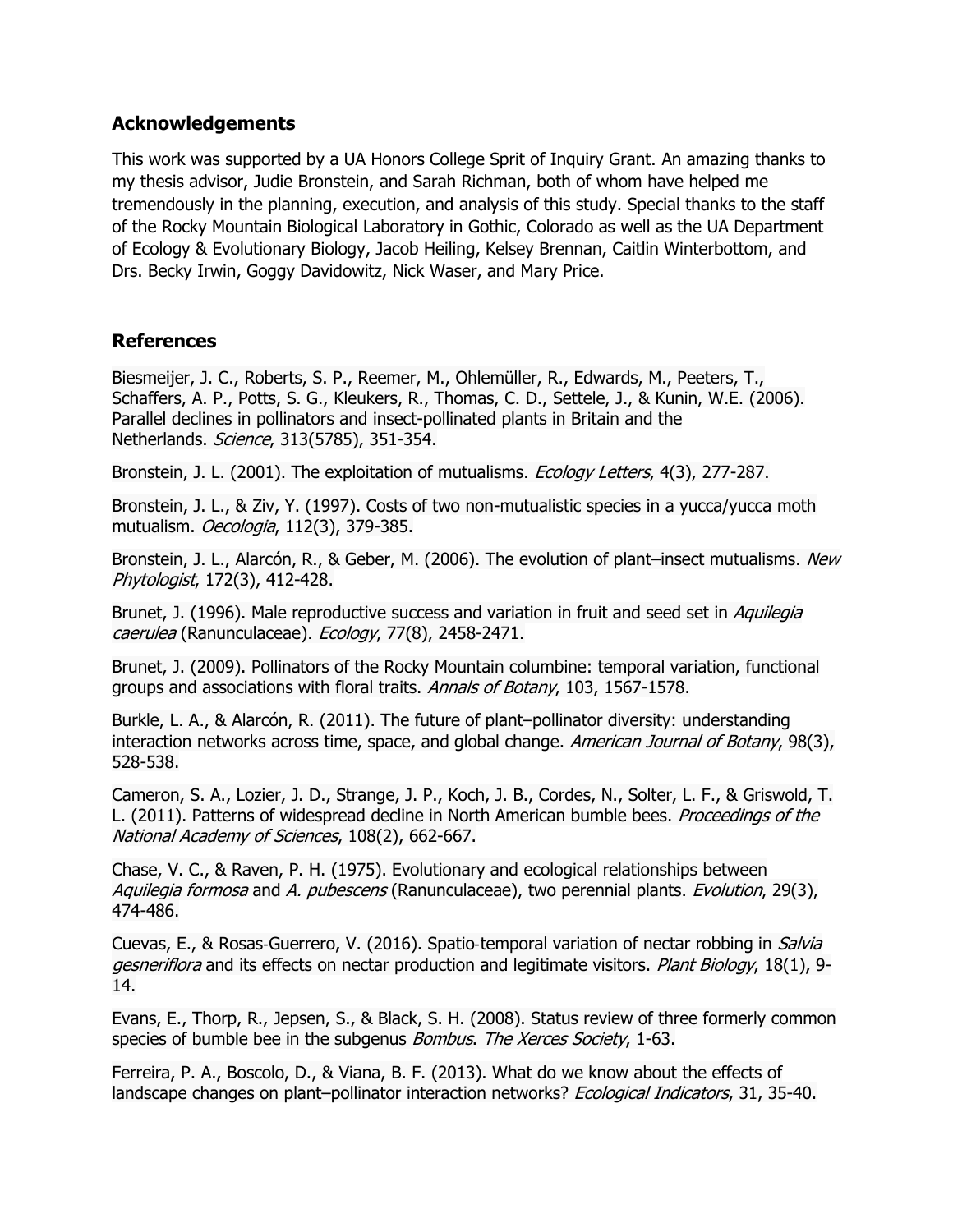Gallai, N., Salles, J. M., Settele, J., & Vaissière, B. E. (2009). Economic valuation of the vulnerability of world agriculture confronted with pollinator decline. *Ecological Economics*, 68(3), 810-821.

González-Varo, J. P., Biesmeijer, J. C., Bommarco, R., Potts, S. G., Schweiger, O., Smith, H. G., Steffan-Dewenter, I., Szentgyorgyi, H., Woyciechowski, M., & Vilà, M. (2013). Combined effects of global change pressures on animal-mediated pollination. Trends in Ecology & Evolution, 28(9), 524-530.

Hatfield, R., Jepsen, S., Thorp, R., Richardson, L., Colla, S. & Foltz Jordan, S. (2015). *Bombus* occidentalis. The IUCN Red List of Threatened Species 2015.

Hegland, S. J., Nielsen, A., Lázaro, A., Bjerknes, A. L., & Totland, Ø. (2009). How does climate warming affect plant-pollinator interactions? Ecology Letters, 12(2), 184-195.

Higashi, S., O'Hara, M., Arai, H., & Matsuo, K. (1988). Robber‐like pollinators: overwintered queen bumblebees foraging on *Corydalis ambigua. Ecological Entomology*, 13(4), 411-418.

Hooke, R. L., Martín-Duque, J. F., & Pedraza, J. (2012). Land transformation by humans: a review. GSA Today, 22(12), 4-10.

Inouye, D. W. (1980). The terminology of floral larceny. Ecology, 61(5), 1251-1253.

Irwin, R. E., & Maloof, J. E. (2002). Variation in nectar robbing over time, space, and species. Oecologia, 133(4), 525-533.

Irwin, R. E., Bronstein, J. L., Manson, J. S., & Richardson, L. (2010). Nectar robbing: ecological and evolutionary perspectives. Annual Review of Ecology, Evolution, and Systematics, 41, 271-292.

Irwin, R. E., Howell, P., & Galen, C. (2015). Quantifying direct vs. indirect effects of nectar robbers on male and female components of plant fitness. Journal of Ecology, 103(6), 1487-1497.

Miller, R. B. (1978). The pollination ecology of Aquilegia elegantula and A. caerulea (Ranunculaceae) in Colorado. American Journal of Botany, 65(4), 406-414.

Miller, R. B. (1981). Hawkmoths and the geographic patterns of floral variation in *Aquilegia* caerulea. Evolution, 35(4), 763-774.

Morris, W. F. (1996). Mutualism denied? nectar‐robbing bumble bees do not reduce female or male success of bluebells. Ecology, 77(5), 1451-1462.

Navarro, L. (2000). Pollination ecology of Anthyllis vulneraria subsp. vulgaris (Fabaceae): nectar robbers as pollinators. American Journal of Botany, 87(7), 980-985.

Newbold, T., Hudson, L. N., Hill, S. L., Contu, S., Lysenko, I., Senior, R. A., ... & Day, J. (2015). Global effects of land use on local terrestrial biodiversity. Nature, 520(7545), 45-50.

Ollerton, J., Winfree, R., & Tarrant, S. (2011). How many flowering plants are pollinated by animals? Oikos, 120(3), 321-326.

Potts, S. G., Biesmeijer, J. C., Kremen, C., Neumann, P., Schweiger, O., & Kunin, W. E. (2010). Global pollinator declines: trends, impacts and drivers. Trends in Ecology & Evolution, 25(6), 345-353.